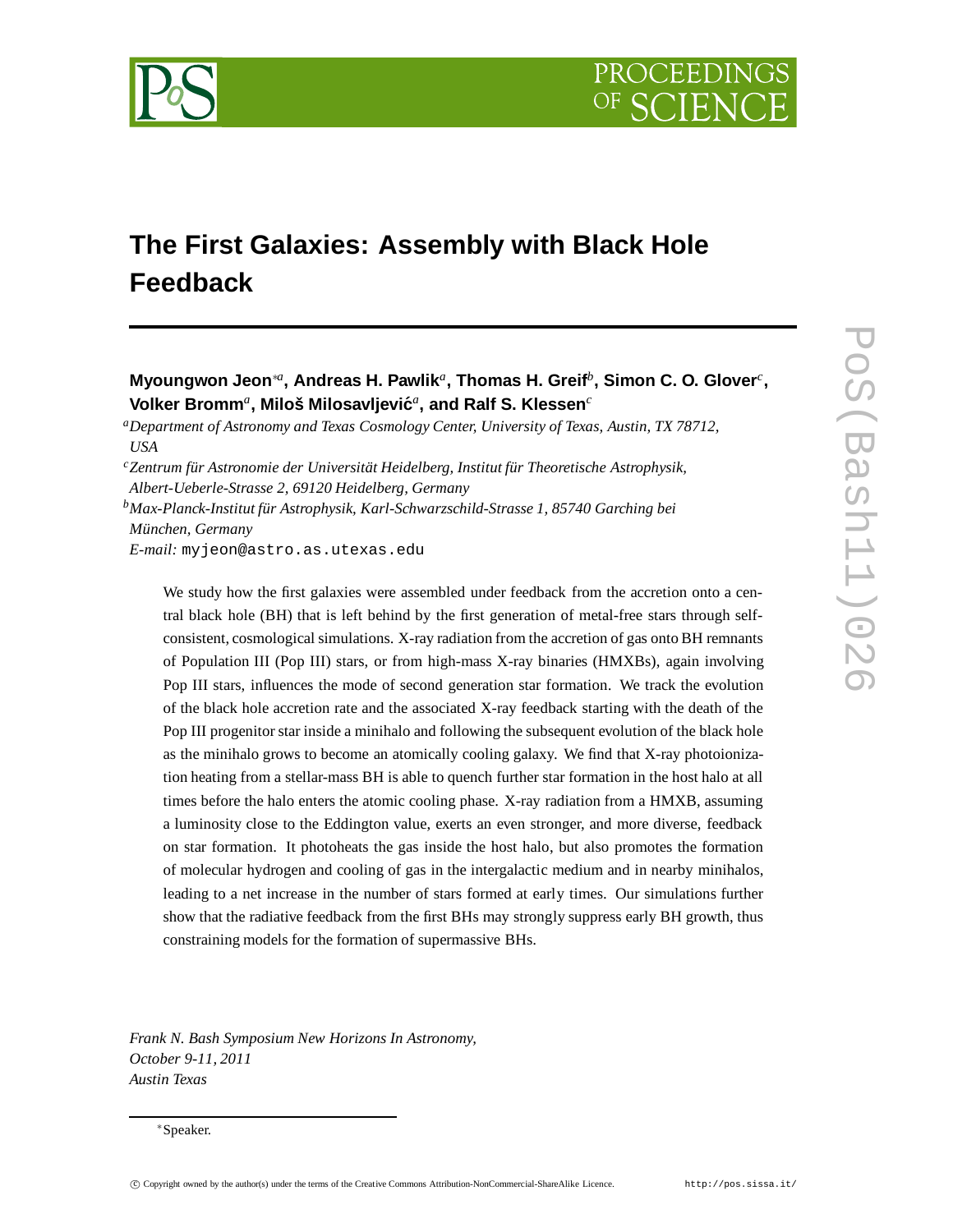## **1. Introduction**

It has been a longstanding goal to understand the formation of the first galaxies subject to different accompanying feedback effects from the first stars, such as ionizing feedback from individual Pop III stars  $(e.g., [1]; [2])$ , chemical feedback produced by a supernova  $(SN)$  explosion  $(e.g., [3];$ [4]), and radiative feedback from accreting black holes (BHs) (e.g., [5]; [6]). The first stars are expected to form at a redshift *z*  $\gtrsim$  15 inside dark matter minihalos with masses of ∼ 10<sup>6</sup> *M*<sub>⊙</sub> (e.g., [7]; [8]). For progenitor masses within the range of  $40 M_{\odot} \lesssim M \lesssim 140 M_{\odot}$  or  $M \gtrsim 260 M_{\odot}$ , the Pop III star will become a massive BH via direct gravitational collapse. The ensuing merging of minihalos, provided they contain cold gas, and the smooth accretion of gas from the intergalactic medium (IGM) will feed the central BH. A fraction of the accreted mass-energy will then be released as radiative energy, resulting in a miniquasar (e.g., [9]; [10]), which will ionize the surrounding neutral medium and heat the pre-galactic gas.

We here briefly summarize our recent study  $([11])$ , in which we investigated the feedback effects from such accreting stellar-mass BHs by focusing on the question: "How does a stellar black hole, a remnant of a Pop III star, influence the subsequent star formation and in turn the assembly process of the first galaxies?" Miniquasar feedback may also be expected to have important effects on BH growth. One outstanding question is how the supermassive black holes (SMBHs), observed by the *Sloan Digital Sky Survey* (SDSS) at *z* ∼ 6 with masses of ∼ 10<sup>9</sup> *M*<sup>⊙</sup> (e.g., [12]), were able to grow within such a short period of time after the Big Bang. A second goal of this study is to provide an improved understanding of whether a stellar BH can grow to become a SMBH in the presence of stellar and BH feedback.

## **2. Simulations**

To survey the relevant parameter space, we have carried out three cosmological simulations. As a reference, simulation "BHN" includes stellar radiative feedback from Pop III stars, whereas the subsequent feedback due to BH accretion is not taken into account. The simulation "BHS" includes both the feedback from Pop III stars and from a single isolated BH. Finally, in simulation "BHB" we assume that the Pop III BH remnant has a stellar binary companion, giving rise to a HMXB.

For the simulations presented here, we use a customized version of the combined hydrodynamics and N-body code GADGET2 ([13]). We start running the simulations at *z* ∼ 30, corresponding to the redshift just before the first Pop III star in the computational box is formed, and terminate them at *z* ∼ 10, when the assembly of the first galaxy is expected to be complete. We propagate the ionization front around it to build up a primordial H II region, using a well-tested ray-tracing algorithm (for details see [14]). We follow Kuhlen & Madau (2005) ([5]) to model the propagation of high-energy photons emitted from the accretion onto a BH in which the accretion rate is estimated by the Bondi & Hoyle (1944) model (see [15]).

#### **3. Results**

In Figure 1, we show the evolution of the virial mass for the most massive halo, which will host the first galaxy at *z* ∼ 10, as well as of the total and cold gas masses in the three simulations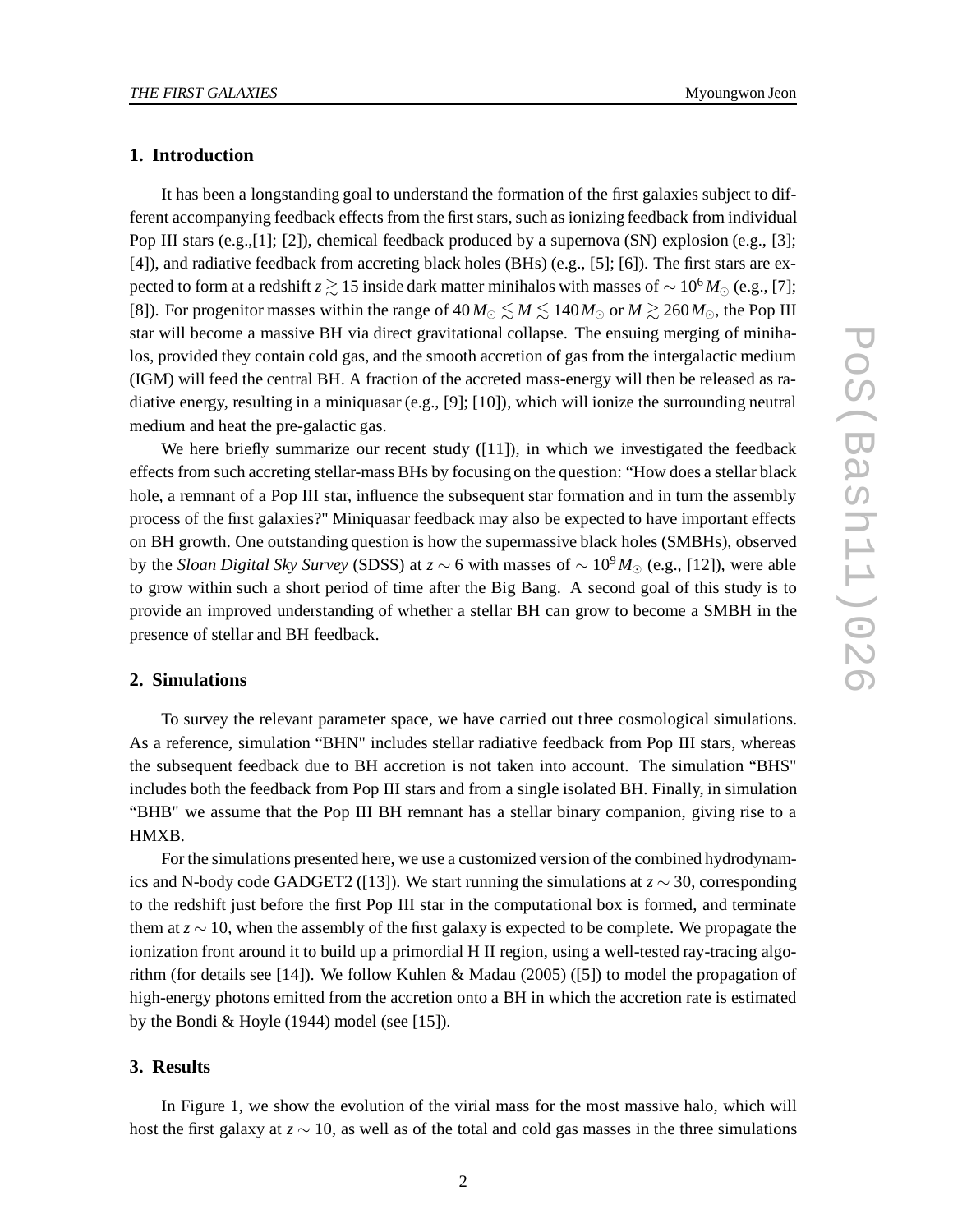

**Figure 1:** Assembly of the first galaxy. Shown is the redshift evolution of DM virial mass (*black solid line*) of the halo which will host the first galaxy at *z* ∼ 10, as well as of the total gas mass (*red*) and the cold gas mass (*blue*) within the halo for simulations BHN (*solid lines*), BHS (*dotted lines*), and BHB (*dot-dashed line*). The black dashed line represents the critical mass required for the onset of atomic cooling in the halo at a given redshift. There is no cold gas within the halo in simulation BHB owing to the strong heating from the HMXB.

presented in this work. We find that at  $z \gtrsim 18$ , the halo is dominated by hot gas, exceeding the amount of cold gas by an order of magnitude. As time passes on, the cold gas mass increases, eventually accounting for  $\gtrsim$  80% of the total gas mass in simulations BHN and BHS. This trend can be understood by the vulnerability of the halo gas to stellar radiative feedback. The corresponding evacuation of gas from the halo is very strong at high redshifts,  $z \gtrsim 18$ , because the halo potential wells were not yet deep enough to retain photo-heated gas.

While the total amount of gas is not sensitive to the BH feedback, the reduction in cold gas mass by a factor of  $\sim$  5 indicates that the additional heating from this feedback, on top of the stellar feedback, has a significant impact on the gas in the center of the forming galaxy. As the halo grows further via smooth accretion and mergers with minihalos, however, at *z* ∼ 13, both the total gas mass and mass of cold gas are no longer sensitive to the BH radiative feedback.

For simulation BHB, the heating from the HMXB is so strong that all gas particles have temperatures  $T > 0.5$   $T_{\text{vir}}(z)$ , over the entire range of simulated redshifts  $z \gtrsim 15$ , and the total gas mass is reduced by nearly an order of magnitude by photo-evaporation, as is evident from Figure 1 (see the dot-dashed lines). This implies that if an HMXB existed within a minihalo at high redshifts, it would take significantly longer for the halo to reassemble the lost gas, and to eventually evolve into a primordial galaxy.

Figure 2 shows the evolution of the accretion rate onto the BH, the density and temperature of the neighboring gas, as well as the BH mass for simulations BHN and BHS. The accretion rate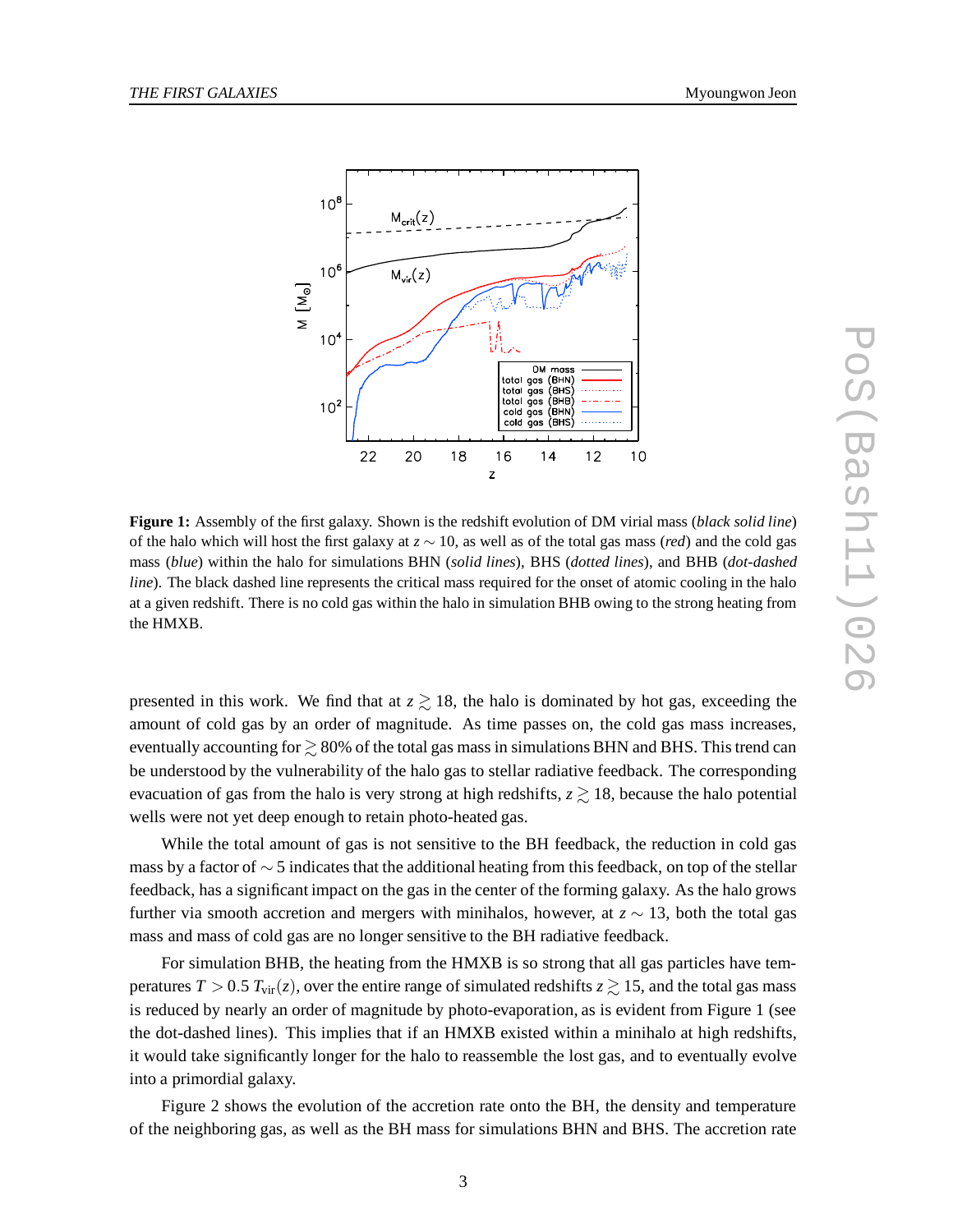

**Figure 2:** BH growth with and without feedback. Shown is the redshift evolution of the BH accretion rate, the density and the temperature of the gas in the immediate vicinity of the BH, as well as the resulting BH masses for simulations BHN (*black*) and BHS (*red*). In the top-left panel, we also indicate the corresponding Eddington-limited accretion rates for the two cases (*dashed lines*).

in the BHN simulation is already comparable to the Eddington value, depicted as dashed lines in Figure 2 (top-left panel), at *z* ∼ 15.5, while it is still an order of magnitude lower in the BHS case. Occasionally, star formation takes place very close to the BH, e.g., ∼ 1 kpc away at *z* ∼ 14. The radiative feedback from this event acts to compound the heating effect from the BH accretion, thus rendering the removal of gas out of the shallow potential well more effective.

The combined stellar and BH radiative feedback results in an accretion rate that is on average 4 orders of magnitude below the Eddington value at  $z = 14-13$ . Even 300 Myr after BH formation, the mass of the BH has increased by only 1.5 % in the BHS simulation, whereas it has grown by two orders of magnitude in the BHN case. This indicates that the feedback from a stellar-mass BH is sufficiently strong to prevent significant growth, suggesting a very important constraint on SMBH formation scenarios. We infer that the radiative feedback from an accreting BH might be partly responsible for the low density of quasars at redshifts*z* ∼ 6, by suppressing early BH growth.

### **4. Conclusions**

We have studied how the assembly of a primordial galaxy is affected by the radiative feedback from an accreting, isolated stellar-mass BH and an HMXB, which are two possible end products of Pop III star formation. To accomplish this, we have carried out three cosmological simulations which self-consistently account for the radiation from individual Pop III stars, and from a central BH X-ray source.